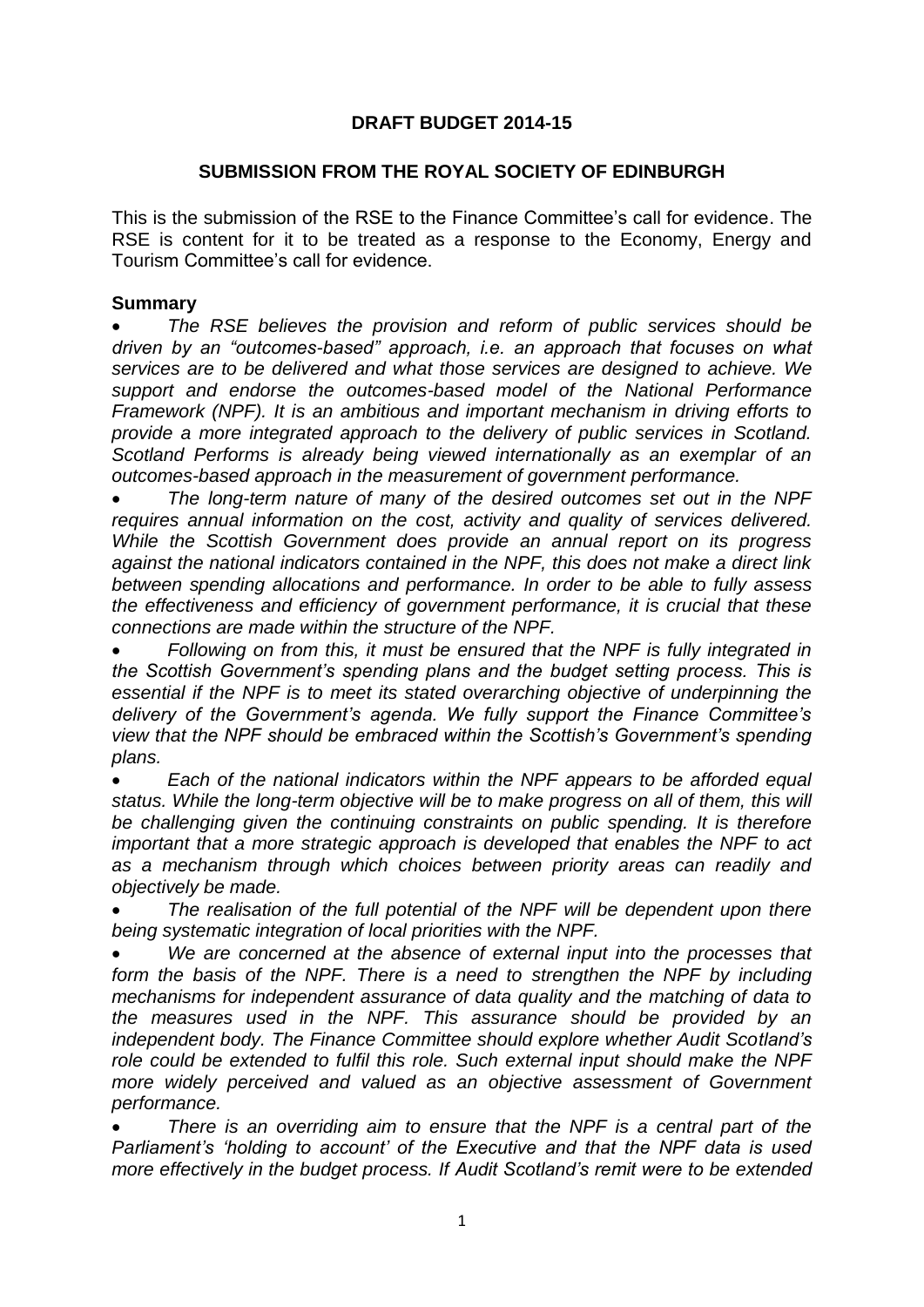*as we suggest -, to maintain the perceived objectivity and integrity of the audit process - then the duty of interpreting the meaning and significance of the evidence should not rest with the auditors. It should reside elsewhere. A commission, appointed by, and accountable to, the Scottish Parliament could consider the evidence and make reports in public to the Parliament. A parliamentary committee (or committees) could be charged with receiving and considering these reports, with the committee holding the Executive to account and determining any policy and budgetary implications. This would facilitate more informed, higher quality debate on the NPF and associated spending plans; and add to the value obtained from the NPF process in enhancing the cost-effectiveness of Government expenditure.* 

 *It is notable that there has been limited opportunity for those outwith Government and the public sector to influence the development of the NPF and Scotland Performs. This not only applies to external technical input and analysis, but also to engagement with the public. We understand the Scottish Government has*  been considering launching a communication strategy to explain the NPF to the *public.<sup>1</sup> We believe that this should be taken forward as soon as possible. However, it should not be restricted to providing the public with information on the NPF. It is important that a process of deliberative dialogue is initiated to ensure that civic society is engaged in the development of the NPF.*

### **Background**

1. The Royal Society of Edinburgh (RSE), Scotland's National Academy, welcomes the opportunity to respond to the Scottish Parliament Finance Committee's consultation on the Scottish Government's National Performance Framework (NPF). We understand that this is being undertaken as part of the Finance Committee's scrutiny of the Scottish Government's draft budget 2014-15, which will be published in September. The role of the Finance Committee, with its responsibility for scrutinising and challenging the Scottish Government's spending plans and draft budget, is a crucial one. This response has been prepared by an RSE working group with appropriate expertise and experience in matters relating to the Scottish economy. We comment on both the principles and operation of the NPF. We would be pleased to discuss further any of the comments made in our response with members of the Finance Committee.

2. It is the RSE's view<sup>2</sup> that provision and reform of public services should be driven by an "outcomes-based" approach, i.e. an approach that focuses on what services are to be delivered and what those services are designed to achieve. We support and endorse the outcomes-based model of the NPF and the publicly accessible reporting on, and tracking of, performance, as presented on the *Scotland*  Performs website.<sup>3</sup> The NPF is an ambitious and important mechanism in driving efforts to provide a more integrated approach to the delivery of public services in Scotland. Since its introduction in 2007, government bodies are expected to frame their strategic objectives in the context of the NPF. This provides for greater strategic consistency and integration across what is a fragmented delivery landscape. We recognise that the NPF is evolving and this is evidenced by the "refresh" which was

\_\_\_\_\_\_\_\_\_\_\_\_\_\_\_\_\_\_\_\_\_\_\_\_\_\_\_\_\_\_\_\_\_\_\_\_<br><sup>1</sup> SPICEe Financial Scrutiny Unit Briefing (12-12) on The National Performance Framework and Scotland Performs; February 2012

<http://www.scottish.parliament.uk/parliamentarybusiness/46715.aspx>

<sup>2</sup> RSE Advice Paper 13-02 [http://www.royalsoced.org.uk/cms/files/advice-papers/2013/AP13\\_02.pdf](http://www.royalsoced.org.uk/cms/files/advice-papers/2013/AP13_02.pdf) 3 <http://www.scotland.gov.uk/About/Performance/scotPerforms>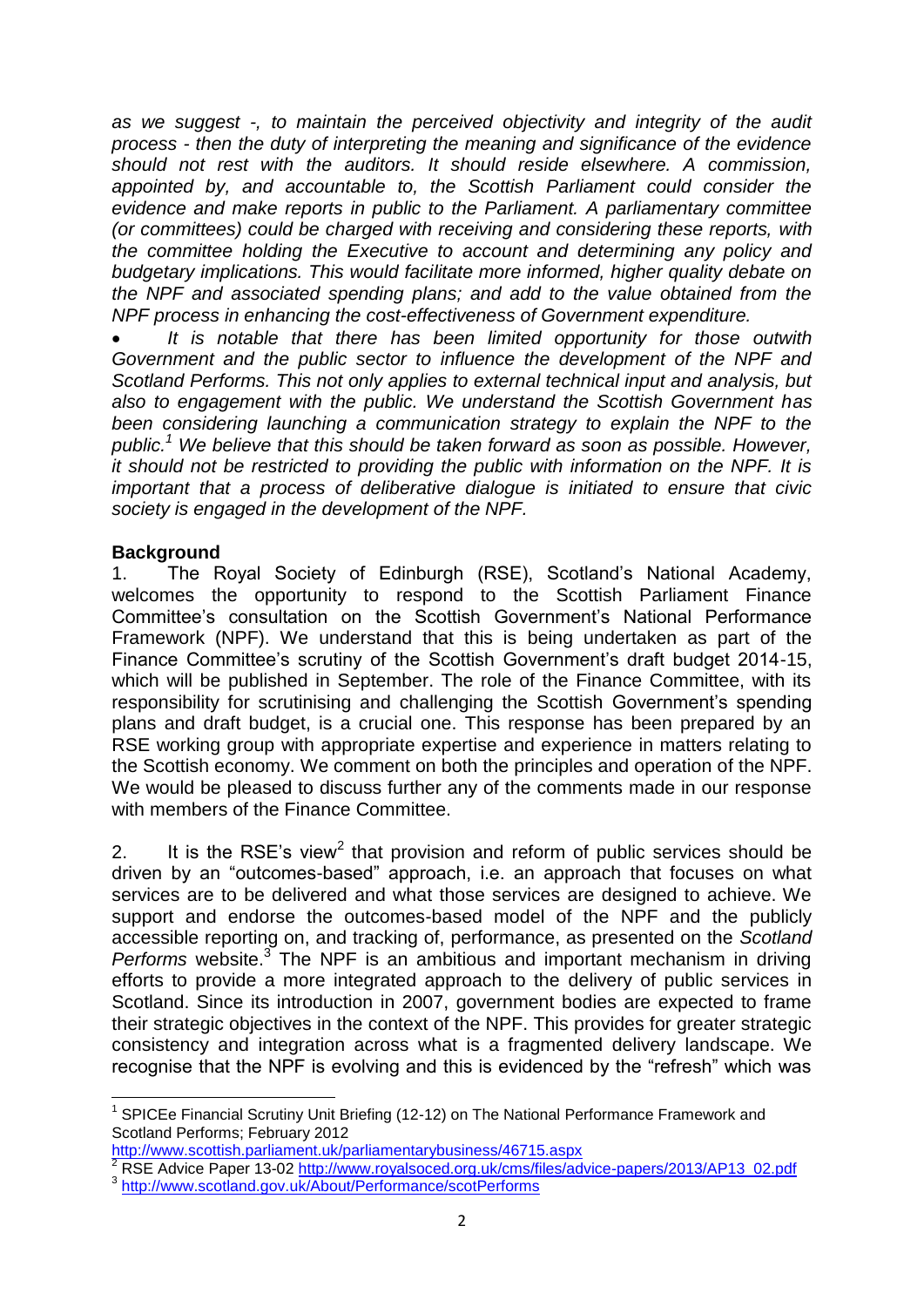undertaken in 2011. *Scotland Performs* is already being viewed internationally as an exemplar of an outcomes-based approach in the measurement of government performance. We therefore focus our response on ways in which we believe the NPF and *Scotland Performs* can be enhanced.

### **The need to link expenditure to performance and embed the NPF within spending plans**

3. The long-term nature of many of the desired outcomes set out in the NPF requires annual information on the cost, activity and quality of services delivered. While the Scottish Government does provide an annual report on its progress against the national indicators contained in the NPF, this does not make a direct link between spending allocations and performance. Audit Scotland<sup>4</sup> has stated the need to relate outturn spending to resource allocation and performance targets. Such linkages are crucial for both the Government itself and for the bodies which hold it to account to be able to evaluate the impact of spending decisions. In order to be able to fully assess the effectiveness and efficiency of government performance, it is crucial that these connections are made within the structure of the NPF.

4. In making the connection between spending and performance, it must be ensured that the NPF is fully integrated in the Scottish Government's spending plans and the budget setting process. This is essential if the NPF is to meet its stated overarching objective of underpinning the delivery of the Government's agenda. An approach that sets out spending allocations without taking full account of the economic and social framework within which the allocations are being set is flawed. We recognise that the Finance Committee has questioned the Government on the extent to which this integration exists. We fully support the Finance Committee's view that the NPF should be embraced within the Scottish's Government's spending plans.

5. A more strategic approach is required that enables the NPF to act as a mechanism through which choices between priority areas can readily and objectively be made. The RSE has consistently argued that all central policies need to reevaluated with a view to determining what is essential to the Scottish public and economy. This requires a full cost-benefit analysis of policy options to be undertaken. Each of the national indicators within the current suite appears to be afforded equal status. While the long-term objective will be to make progress on all of them, this will be challenging given the continuing constraints on public spending. There may also be instances where improved performance in an area may have negative consequences for other indicators. It is therefore important the NPF is developed so that it provides a strategic context in which priorities can be identified and set. This will be essential if the NPF is to be a tool which can influence the formation of policy.

6. We note that as part of its evolution, *Virginia Performs,* the model upon which *Scotland Performs* is based, has implemented an online performance budgeting system which strengthens the links between performance and budgeting. We

 4 Scotland's Public Finances: Preparing for the future; Audit Scotland; November 2009 [http://www.audit-scotland.gov.uk/docs/central/2009/nr\\_091105\\_scottish\\_public\\_finances.pdf](http://www.audit-scotland.gov.uk/docs/central/2009/nr_091105_scottish_public_finances.pdf)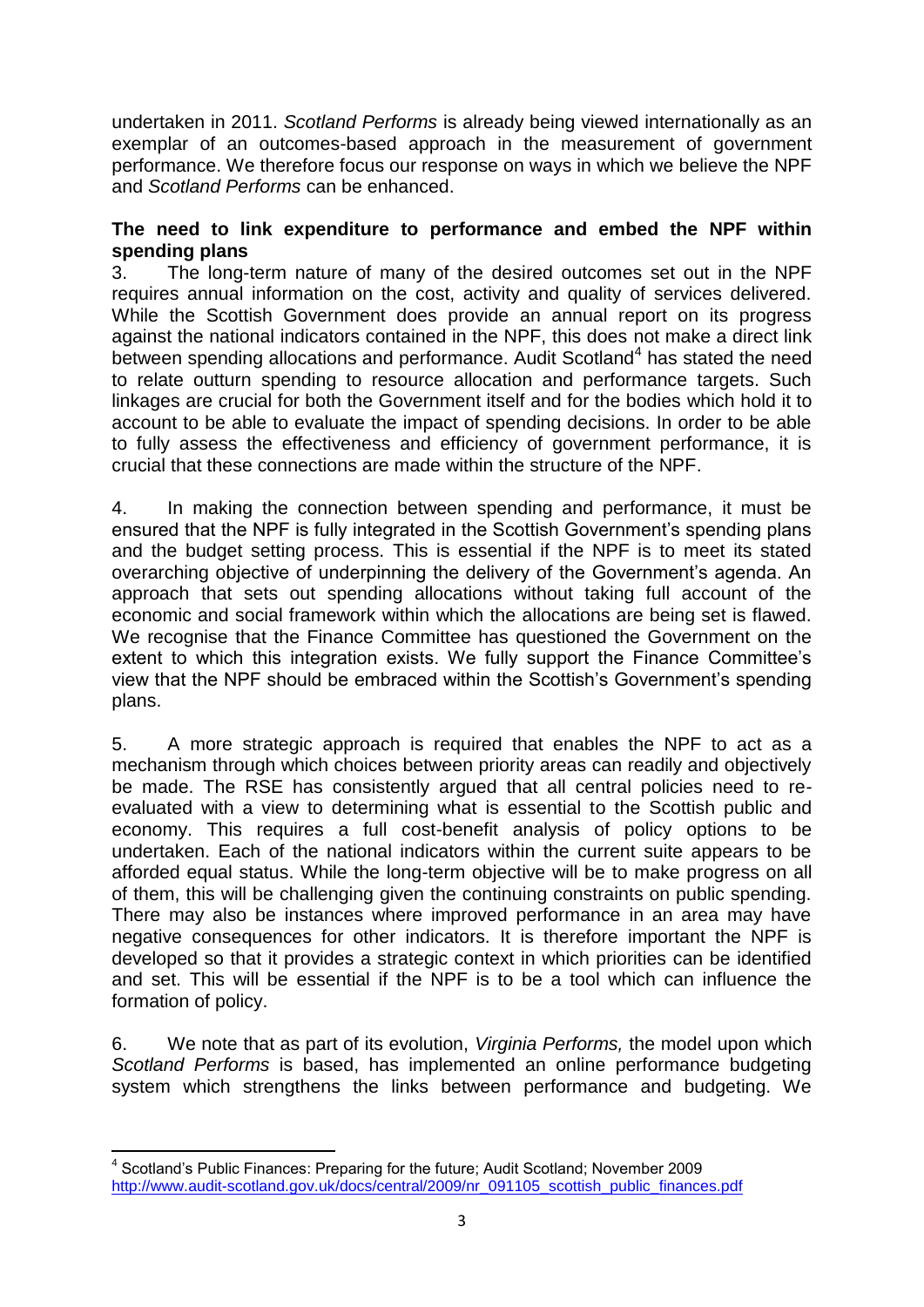recommend that the Finance Committee explores this development with a view to determining how it might be replicated to strengthen *Scotland Performs*.

## **The need for national and local policy integration**

7. As we have indicated in the introduction of this response, the NPF is a mechanism by which greater strategic consistency could potentially be achieved across the public sector in Scotland, including a more joined-up approach between national and local government. However, the recent work of the Carnegie UK Trust $5$ has indicated that while there is a clear link between the NPF and the Single Outcome Agreements, the extent to which the logic of the NPF approach is actually being applied at local level is less clear. We suggest the Finance Committee explore this issue. The realisation of the full potential of the NPF will be dependent upon there being systematic integration of local priorities with the NPF.

### **The need for external input and independent assurance of data quality and validation of the processes used**

8. The SPICe briefing on the NPF and *Scotland Performs*<sup>6</sup> indicates that the national indicators used in the NPF were developed and carefully chosen by the Scottish Government with input from the wider public sector. It also appears to be the case that it is the Scottish Government which sets the thresholds for each indicator. The data used is primarily from Scottish Government. The SPICe briefing points out that in relation to the choice of measures used to assess performance, *Scotland Performs* does not explain why certain measures have been chosen over other potential measures. We are concerned at the absence of external input into the processes that form the basis of the NPF. It is our view that this has contributed to the NPF not being seen as an instrument of popular assessment of Government performance. There is a perception in some quarters of it being a tool to internally manage Government performance.<sup>7</sup>

9. We understand that performance against targets is assessed by measuring change between the latest two dates for which data is available.<sup>8</sup> While it is important to be able to compare performance over time, it is not clear what baselines are used or whether account is taken of how Scottish performance compares in relative terms to that of other countries. For example, in relation to international surveys of school performance, while Scotland's performance puts it among the world's higher achieving systems, it is clear that many other systems are improving faster.<sup>9</sup> We believe that the current approach to assessing performance would be strengthened by maintaining and developing international comparators of "best in class" as part of the NPF. In doing so, account will need to be taken of the different ways in which data will be collected in different countries and the challenges associated with translating standards from one culture and system to another.

 $\overline{a}$  $5$  Shifting the Dial in Scotland; How Scotland Performs on wellbeing and what it should do next; Jennifer Wallace, Policy Manager; Carnegie UK Trust; June 2013 <http://www.carnegieuktrust.org.uk/publications/2013/shifting-the-dial-in-scotland>

 $6$  Ibid. 1

 $<sup>7</sup>$  Ibid. 5</sup>

 $<sup>8</sup>$  Ibid. 1</sup>

<sup>&</sup>lt;sup>9</sup> By Diverse Means: Improving Scottish Education; Final Report from the Commission on School Reform; Reform Scotland and the Centre for Scottish Public Policy; March 2013 <http://reformscotland.com/public/publications/bydiversemeans1.pdf>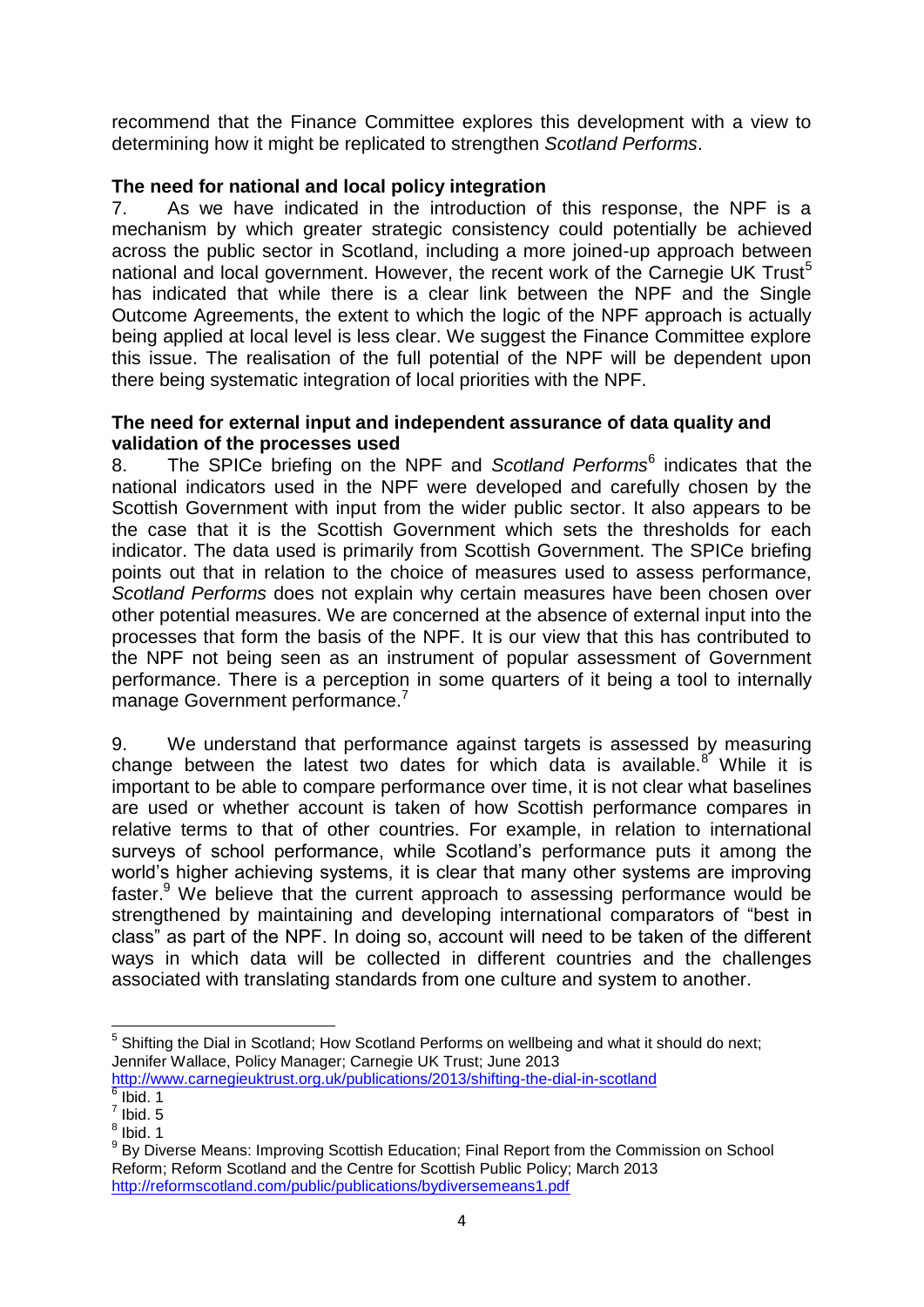10. We believe the points made in paragraphs 8 and 9 demonstrate the need to strengthen the NPF by including mechanisms for independent assurance of data quality and the matching of data to the measures used in the NPF. This assurance should be provided by an independent body. The Finance Committee should explore whether Audit Scotland's role could be extended to fulfil this role. Audit Scotland has had long experience of attempting to validate performance data (for example, the expectation that Audit Scotland might provide assurance on reported efficiency savings) and the validation generally has taken the form of caveated assurance of the systems used to collect and present the data. It will be important to recognise the limits to the assurance which can be provided by auditing processes. We return to this in paragraph 12. Consideration would also need to be given to the additional resources that Audit Scotland would require to undertake the extended role we have suggested.

### **Strengthening parliamentary scrutiny**

11. The overriding aim is to ensure that the NPF is a central part of the Parliament's 'holding to account' of the Executive and that the NPF data is used more effectively in the budget process. We note that the Scottish Government is not required to report to the Parliament on the information in *Scotland Performs*. The Carnegie UK Trust report<sup>10</sup> recommends that Parliamentary accountability could be strengthened by embedding the NPF in legislation. While this option should be considered, it can be argued that the Scottish Parliament and Government occasionally resort to legislation where intentions could be achieved by other means.

12. If Audit Scotland's remit were to be extended as we suggest - to maintain the perceived objectivity and integrity of the audit process - then the duty of interpreting the meaning and significance of the evidence should not rest with the auditors. It should reside elsewhere. This holding to account might properly be undertaken by parliamentary committees. Committees, however, generally have heavy workloads. They may not always have the skills and expertise to consider properly and comprehensively the evidence and make informed judgements, and they may be unable to find the time to sustain a process which involves revisiting performance issues year-on-year. In relation to the current arrangements for holding local authorities to account, Audit Scotland (through the controller of audit function) provides the objective evidence while the Accounts Commission considers the evidence and makes the judgments in the form of public reports. This successful model might be adopted in modified form to apply to the NPF evaluation across the whole of the public sector. A commission, appointed by, and accountable to, the Scottish Parliament could consider the evidence and make reports in public to the Parliament. A parliamentary committee (or committees) could be charged with receiving and considering these reports, with the committee holding the executive to account and determining any policy and budgetary implications. This would facilitate more informed, higher quality debate on the NPF and associated spending plans; and add to the value obtained from the NPF process in enhancing the costeffectiveness of Government expenditure.

**<sup>.</sup>**  $10$  Ibid. 5